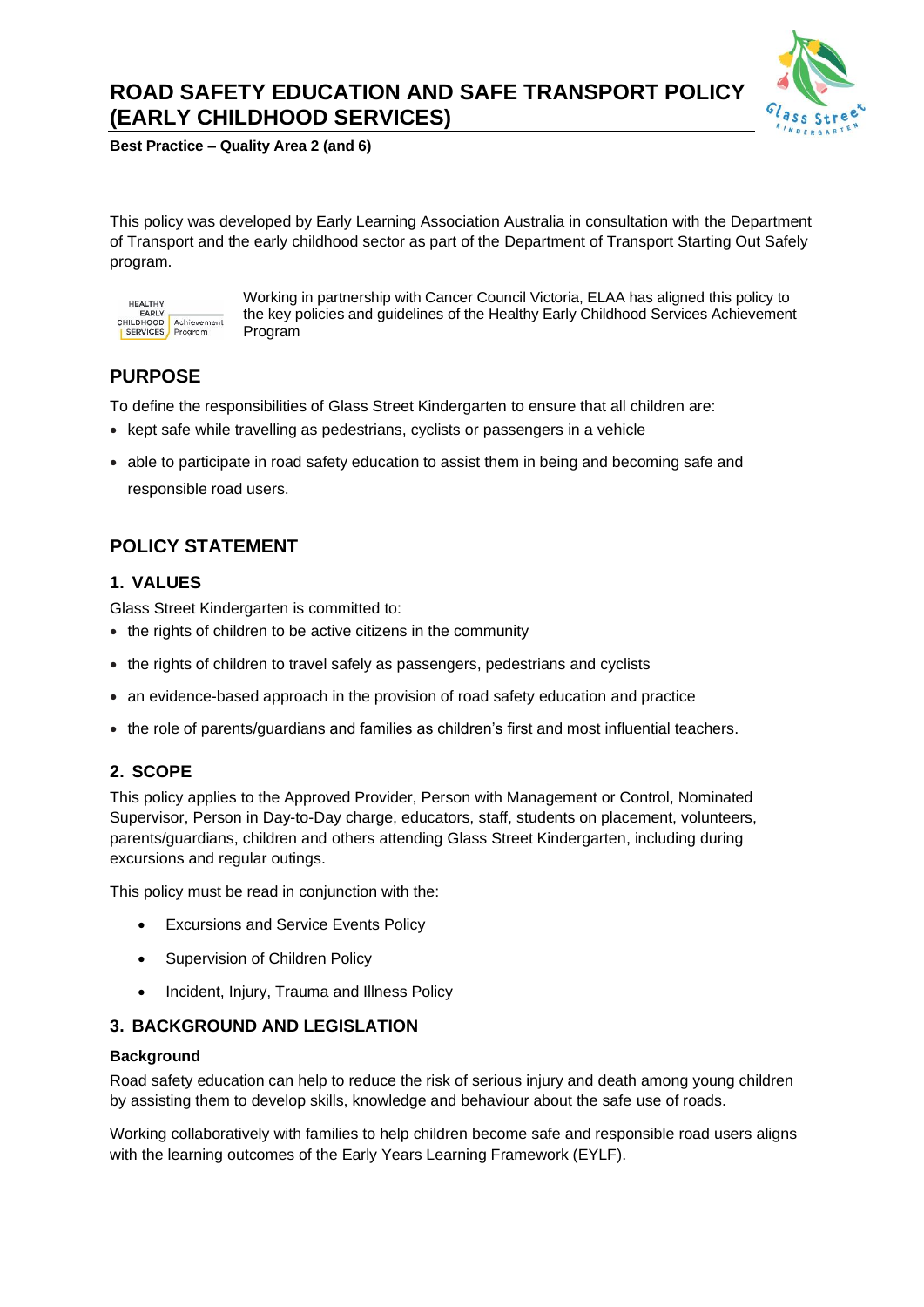Road trauma is one of the leading causes of death among young Australians. Young children are at risk as passengers in motor vehicles, as pedestrians and as cyclists. They are particularly vulnerable due to:

- their small size and changing needs as they grow
- their cognitive and perceptual skills still developing.

Under duty of care obligations, services must develop appropriate procedures to guide staff to address situations where a child is observed to be at risk while being transported to or from the early childhood service. This may include instances where a child is observed to be:

- travelling unrestrained
- travelling in an inappropriate restraint
- riding a bicycle or wheeled toy without a helmet
- instances where a parent/guardian is in an unfit state to drive due to intoxication or impairment

#### **Legislation and standards**

Relevant legislation and standards include but are not limited to:

## *Acts*

- *Road Safety Act 1986*
- *Education and Care Services National Law Act 2010*

## *Regulations*

• *Education and Care Services National Regulations 2011*: Regulations 99, 100, 101, 102, 102B, 102C, 102D, 158, 159, 160, 161

## *Rules*

• *Road Safety Road Rules 2009* (Vic)

#### *Standards*

- National Quality Standard
	- − Quality Area 2: Children's Health and Safety
	- − Quality Area 6: Collaborative Partnerships with Families and Communities

## **4. DEFINITIONS**

The terms defined in this section relate specifically to this policy.

**Adequate supervision:** Adequate supervision entails all children (individuals and groups) in all areas of the service, being in sight and/or hearing of an educator at all times including during toileting, sleep, rest and transition routines. Services are required to comply with the legislative requirements for educator-to-child ratios at all times. Supervision contributes to protecting children from hazards that may emerge in play, including hazards created by the equipment used.

Adequate supervision refers to constant, active and diligent supervision of every child at the service. Adequate supervision requires that educators are always in a position to observe each child, respond to individual needs, and immediately intervene if necessary. Variables affecting supervision levels include:

- number, age and abilities of children
- number and positioning of educators
- current activity of each child
- areas in which the children are engaged in an activity (visibility and accessibility)
- developmental profile of each child and of the group of children
- experience, knowledge and skill of each educator
- need for educators to move between areas (effective communication strategies).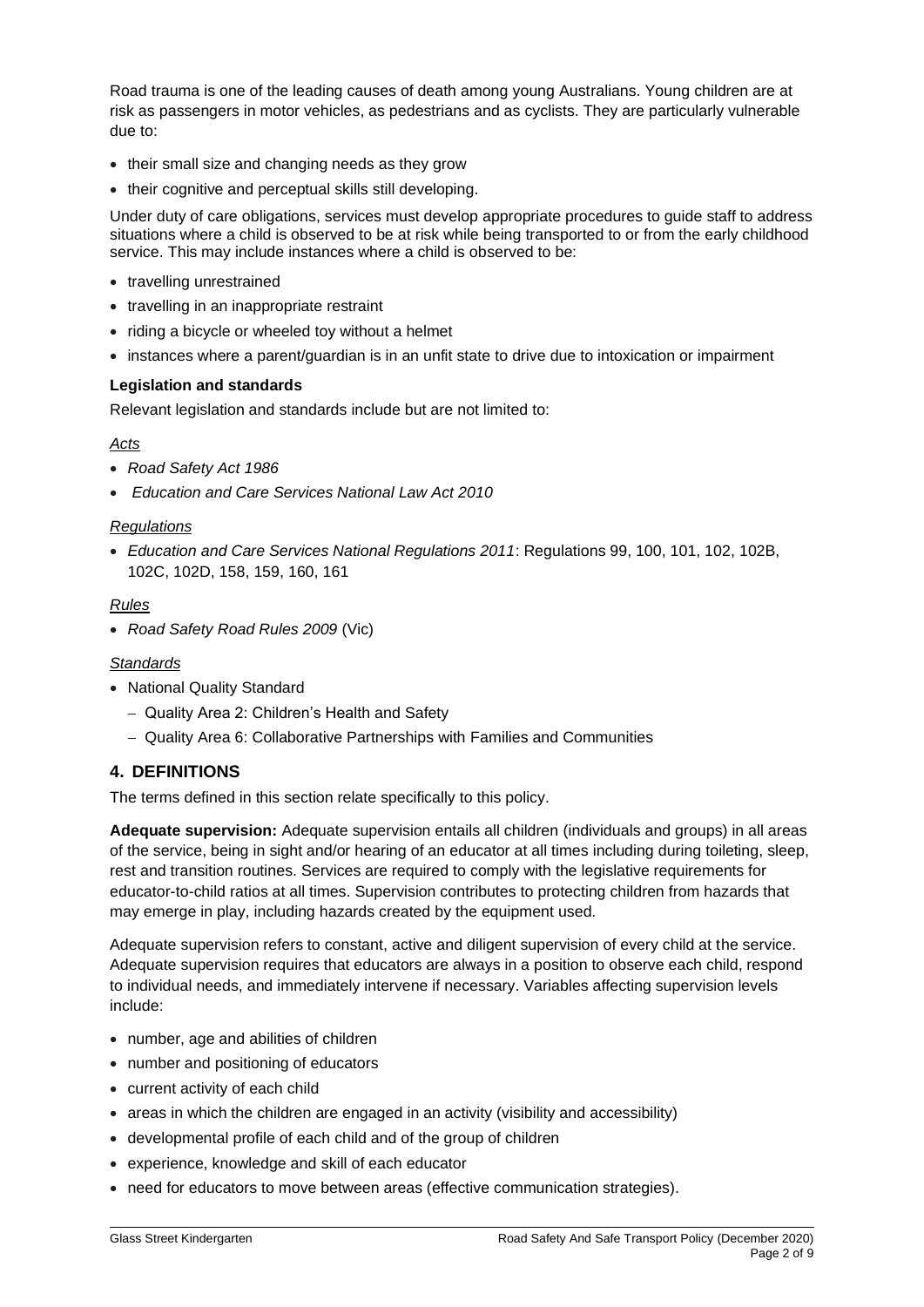**Approved Provider:** An individual or organisation that has completed an application and been approved by the Regulatory Authority as fit and proper (in accordance with Sections 12, 13 and 14 of the National Law) to operate one or more education and care services. The Approved Provider has overall responsibility to ensure that every part of the National Law, Regulations and National Quality Standard are met.

**Attendance record:** Kept by the service to record details of each child attending the service including name, date and time of arrival and departure, signature of person delivering and collecting the child or of the Nominated Supervisor or educator (Regulation 158(1)).

**Authorised nominee:** A person who has been given written authority by the parents/guardians of a child to collect that child from the education and care service. These details will be on the child's enrolment form.

The National Law and National Regulations do not specify a minimum age limit for an authorised nominee. Each service provider will need to determine if a person under the age of 18 is able to be an authorised nominee and, if so, what constitutes the minimum acceptable age at that service.

**Child restraint:** A device used in conjunction with an adult seatbelt or ISOFIX-compatible lower attachment connectors and a tether strap, to restrain a child passenger of a motor vehicle in the event of a vehicle impact and thus minimise the risk of bodily injury.

**Duty of care:** A common law concept that refers to the responsibilities of organisations and staff to provide people with an adequate level of protection against harm and all reasonable foreseeable risk of injury. In the context of this policy, duty of care refers to the responsibility of education and care services and their staff to provide children with an adequate level of care and protection against foreseeable harm and injury.

**Nominated Supervisor:** A person who has been nominated by the Approved Provider of the service under Part 3 of the Act and who has consented to that nomination in writing can be the Nominated Supervisor. All services must have a Nominated Supervisor with responsibility for the service in accordance with the National Regulations. The Approved Provider must take reasonable steps to ensure the Nominated Supervisor is a fit and proper person (in accordance with Sections 12, 13 and 14 of the National Law), with suitable skills, qualifications and experience. The Regulatory Authority must be notified if the Nominated Supervisor for the service changes or is no longer employed at the service.

**Persons in day-to-day charge:** A person may be placed in day-to-day charge of a service if:

- the approved provider or nominated supervisor determines they meet the minimum requirements outlined in Regulation 120B of the Education and Care Services National Regulations, and
- the person provides written consent.

## **Persons with management or control:** Means:

(a) if the provider or intended provider of the service is a body corporate, an officer of the body corporate within the meaning of the Corporations Act 2001 of the Commonwealth who is responsible for managing the delivery of the education and care service; or

(b) if the provider of the service is an eligible association, each member of the executive committee of the Part 1—Preliminary Education and Care Services National Law Act 2010 No. 69 of 2010 22 association who has the responsibility, alone or with others, for managing the delivery of the education and care service; or

(c) if the provider of the service is a partnership, each partner who has the responsibility, alone or with others, for managing the delivery of the education and care service; or

(d) in any other case, a person who has the responsibility, alone or with others, for managing the delivery of the education and care service; and care service.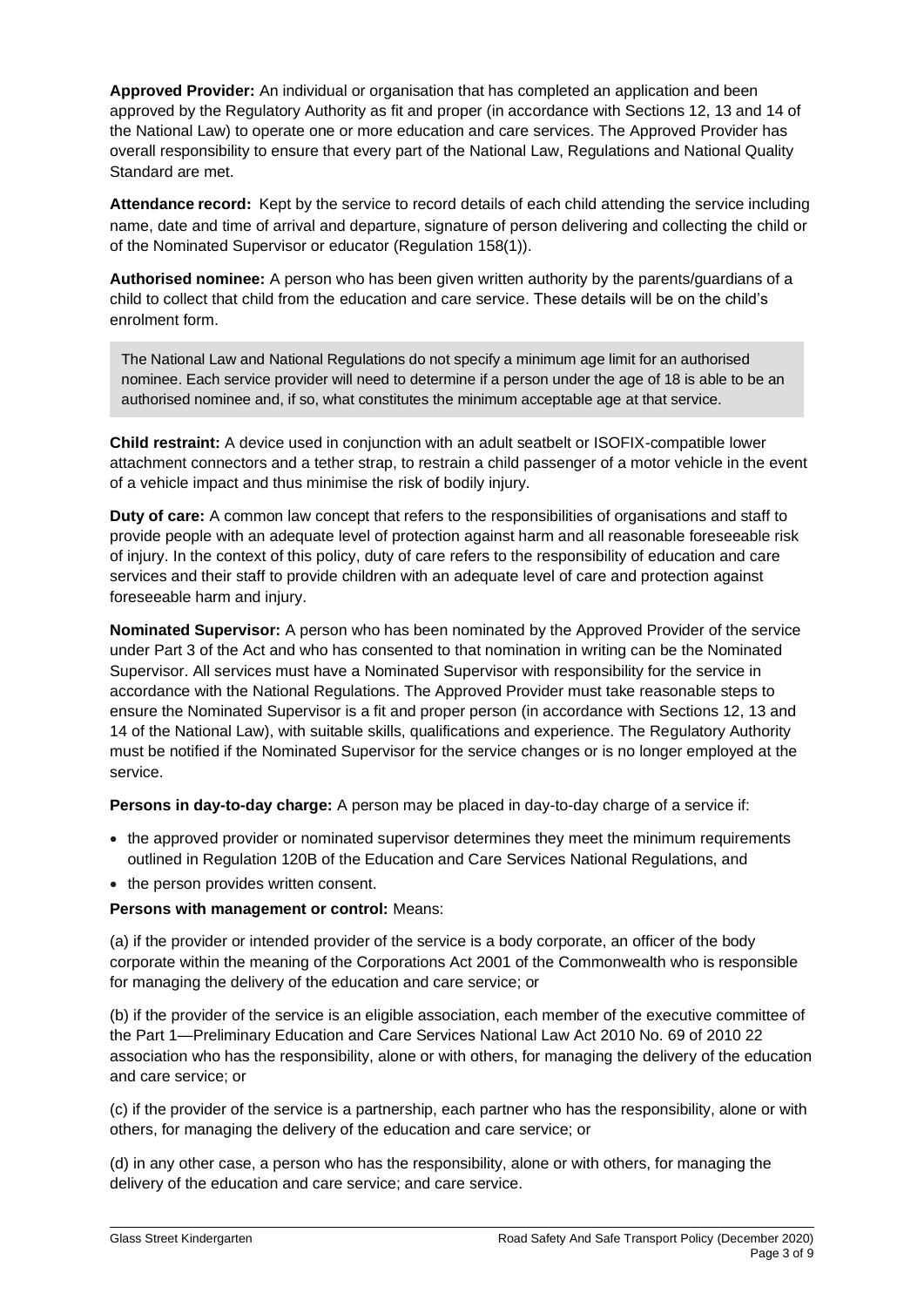**Risk assessment:** A risk assessment must identify and assess any hazard that poses a risk to a child's health, safety and/or wellbeing while on an excursion, and specify how these risks will be managed and/or minimised (Regulation 101, 102B, 102C). Risk assessments must consider:

- the proposed route and location of the excursion
- any water hazards
- any risks associated with water-based activities
- transport to and from the proposed location of the excursion
- the number of adults and children participating in the excursion
- the number of educators or other responsible adults who will be providing supervision given the level of risk and whether or not specialised skills are required (e.g. lifesaving skills)
- the proposed activities, and the impact of this on children with varying levels of ability, additional needs or medical conditions
- the proposed duration of the excursion, and the impact of this on children with varying levels of ability, additional needs or medical conditions
- any items/information that should be taken on the excursion e.g. first aid kit, emergency contact details for children, medication for children with known medical conditions (such as asthma, anaphylaxis and diabetes) and a mobile phone.

ACECQA provides a sample Excursion Risk Management Plan at: <https://www.acecqa.gov.au/resources/applications/sample-forms-and-templates>

**Wheeled toy:** a child's pedal car, skateboard, scooter (other than a motorised scooter) or tricycle or a similar toy, but only when it is being used by a child who is under 12 years old.

## **5. SOURCES AND RELATED POLICIES**

#### **Sources**

- Early Learning Association Australia: [www.elaa.org.au](http://www.elaa.org.au/)
- Road Safety Education Victoria: [www.roadsafetyeducation.vic.gov.au](http://www.roadsafetyeducation.vic.gov.au/)
- VicRoads: [www.vicroads.vic.gov.au](http://www.vicroads.vic.gov.au/)
- Child Road Safety: [www.childroadsafety.org.au](http://www.childroadsafety.org.au/)
- Transportation of Children with Additional Needs: [www.rch.org.au/tocan](http://www.rch.org.au/tocan)
- Car Seats Save Lives: [www.carseatssavelives.com.au](http://www.carseatssavelives.com.au/)
- Best practice guidelines for the safe restraint of children travelling in motor vehicles. [www.neura.edu.au/crs-guidelines/](http://www.neura.edu.au/crs-guidelines/)

## **Service policies**

- *Acceptance and Refusal of Authorisations Policy*
- *Child Safe Environment Policy*
- *Curriculum Development Policy*
- *Delivery and Collection of Children Policy*
- *Excursions and Service Events Policy*
- *Inclusion and Equity Policy*
- *Occupational Health and Safety Policy*
- *Supervision of Children Policy*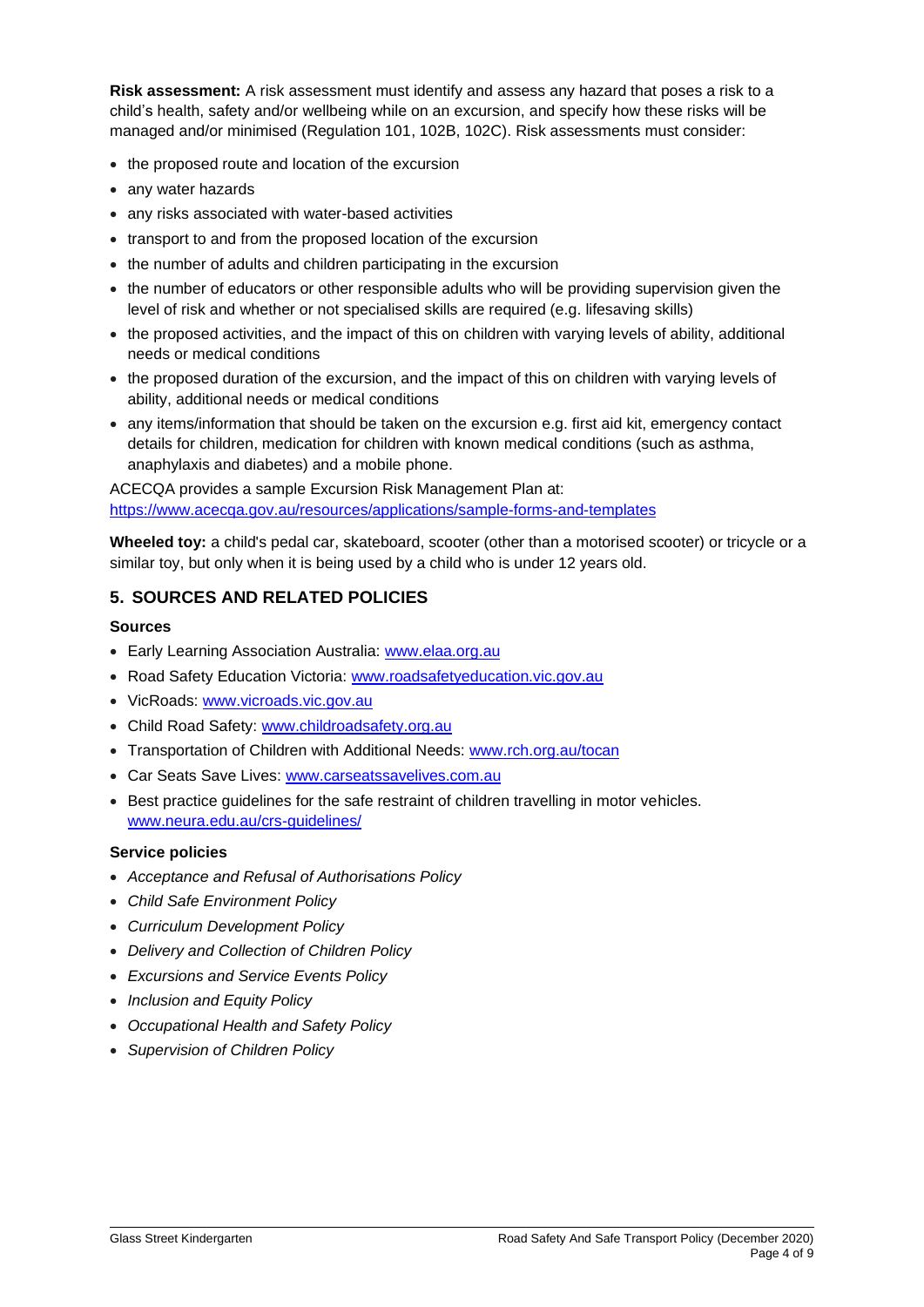## **PROCEDURES**

## **The Approved Provider or Persons with Management and Control is responsible for:**

- Ensuring that a child is not transported without prior written authorisation by the parent/guardian or person named in the child's enrolment record and that the authorisation includes all details required under Regulation 102D
- Ensuring the risk assessment (refer to *Definitions*) identifies and assesses the risks, specifies how these will be managed and/or minimised, and includes all details required by Regulation 102B, 102C
- Ensuring the provision of road safety education, based on the National Practices for Early Childhood Road Safety Education (Attachment 1).
- Ensuring that all children attending the service are included in road safety education.
- Ensuring access of educators and staff to regular professional development/training in road safety and ensuring they are kept up to date with current legislation,
- Ensuring the availability (in good condition) and use of bicycle helmets which meet Australian/New Zealand Standard 2063 for bicycles and wheeled toys (refer to *Definitions*).
- Ensuring the provision of location-specific road safety information (e.g. details about where to park safely when delivering and collecting children and local area speed limits etc.) to parents/guardians and visitors.
- Ensuring the provision of general road safety information about transporting children to and from the service (which might include using the 'safety door' (the rear kerbside door), driveway safety, child restraint information and role modelling safe road use) to parents/guardians.
- Ensuring that parents/guardians have access to this policy and its attachments.
- Ensuring that buses hired for use on excursions have fitted seatbelts that are correctly used by all children, staff and volunteers for the entire trip.
- Ensuring that appropriate procedures are followed in the event of a vehicle crash or transportrelated injury involving any children, staff or volunteers from the service (refer to Incident, Injury, Trauma and Illness Policy).
- Establishing agreed procedures for staff to follow where a child is observed being transported to or from the premises in an unsafe manner (refer to Attachment 2 for a sample procedure).

## **The Nominated Supervisor or Persons in Day-to-Day Charge is responsible for:**

- Ensuring that a child is not transported without prior written authorisation by the parent/guardian or person named in the child's enrolment record, and that the authorisation includes all details required under Regulation 102D
- Ensuring the risk assessment (refer to *Definitions*) identifies and assesses the risks, specifies how these will be managed and/or minimised, and includes all details required by Regulation 102B, 102C
- Ensuring the embedding in the curriculum of road safety education, based on the National Practices for Early Childhood Road Safety Education (Attachment 1).
- Working with teachers and educators to develop appropriate strategies to ensure all children attending the service are included in road safety education
- Organising access of teachers, educators and staff to regular professional development/training in road safety and are kept up to date with current legislation, regulations, rules, standards and best practice information.
- Providing teachers and educators with access to a broad range of road safety education resources
- Providing (in good condition) and use of bicycle helmets which meet Australian/New Zealand Standard 2063 for bicycles and wheeled toys (refer to *Definitions*).
- Monitoring the correct use of bicycle helmets whenever bicycles or wheeled toys are used.
- Ensuring that teachers and educators provide parents/guardians and visitors with location-specific road safety information.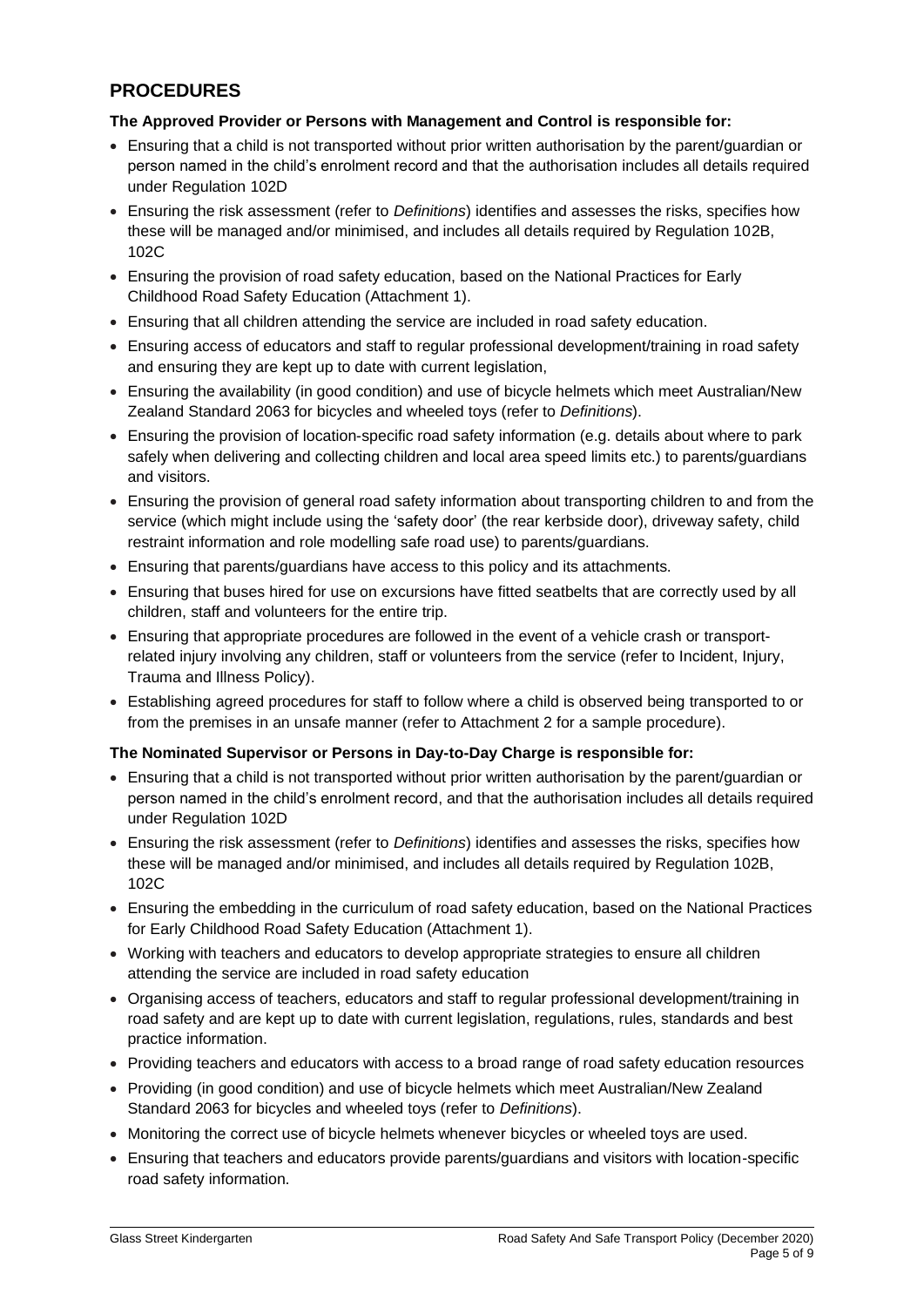- Ensuring that location specific road safety information is displayed at the service where relevant.
- Ensuring that teachers and educators provide parents/guardians with information about road safety.
- Ensuring that general road safety information is displayed at the service where relevant.
- Ensuring that parents/guardians have access to this policy and its attachments.
- Ensuring that buses hired for use on excursions have fitted seatbelts for use by all children, staff and volunteers.
- Ensuring that teachers and educators understand and follow appropriate procedures in the event of a vehicle crash or transport-related injury involving any children, staff or volunteers from the service (refer to Incident, Injury, Trauma and Illness Policy).
- Ensuring that teachers and educators understand and follow the service's procedures where a child is observed being transported to or from the premises in an unsafe manner.
- Implementing the services agreed procedures when notified by a teachers or educator regarding their observation of children being transported in an unsafe manner.

## **Educators and other staff are responsible for:**

- Ensuring that a child is not transported without prior written authorisation by the parent/guardian or person named in the child's enrolment record, and that the authorisation includes all details required under Regulation 102D
- Ensuring the risk assessment (refer to *Definitions*) identifies and assesses the risks, specifies how these will be managed and/or minimised, and includes all details required by Regulation 102B, 102C
- Providing road safety education, based on the National Practices for Early Childhood Road Safety Education (Attachment 1).
- Including all children attending the service in road safety education.
- Participating in regular professional development/training in road safety to keep up to date with current legislation, regulations, rules, standards and best practice information.
- Using a broad range of resources to support the delivery of road safety education.
- Providing bicycle helmets which meet Australian/New Zealand Standard 2063 and ensuring that that they are correctly fitted where bicycles or wheeled toys (refer to Attachment 1, Definitions) are used.
- Providing parents/guardians and visitors with location-specific road safety information.
- Providing parents/guardians with information about road safety and actively communicating this information to families.
- Providing parents/ guardians with access to this policy and its attachments and actively communicating this information to families.
- Ensuring the correct use of seatbelts in buses hired for excursions by all children, staff and volunteers for the entire trip.
- Following appropriate procedures in the event of a vehicle crash or transport-related injury involving any children, staff or volunteers from the service (refer to Incident, Injury, Trauma and Illness Policy), including notifying the Nominated Supervisor and Approved Provider as soon as possible after the event.
- Implementing the service's agreed procedures where a child is observed being transported to or from the premises in an unsafe manner.

## **EVALUATION**

In order to assess whether the values and purposes of the policy have been achieved, the Approved Provider will:

- regularly seek feedback from parents/guardians, children, educators, management and all affected by the policy regarding its effectiveness
- monitor the implementation, compliance, complaints and incidents in relation to this policy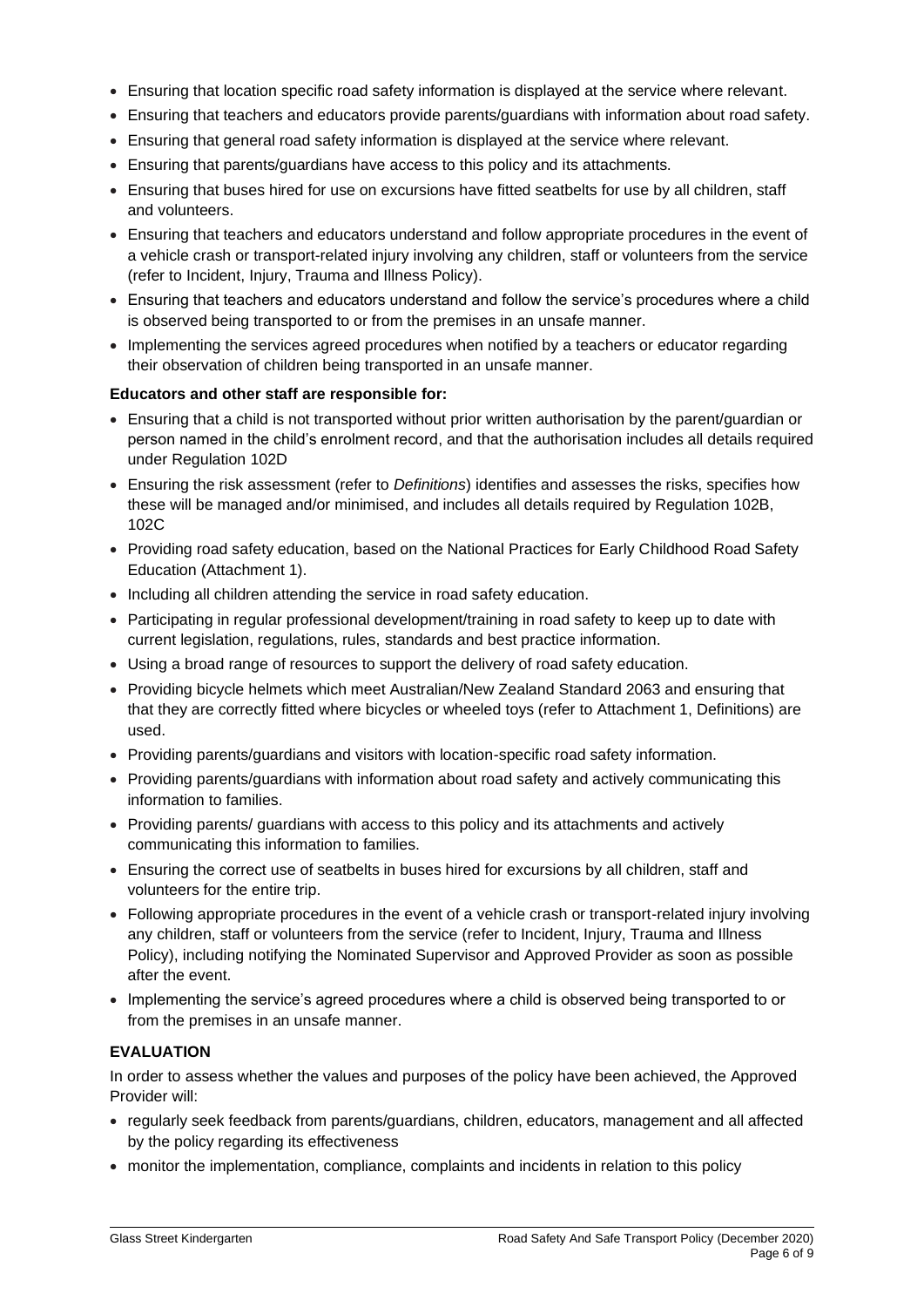- keep the policy up to date with current legislation, research, policy and best practice
- revise the policy and procedures as part of the service's policy review cycle, or as required
- notify parents/guardians at least 14 days before making any changes to this policy or its procedures (this is a requirement under Regulation 172 of the National Regulations for policies mandated by law and would be considered best practice for all policies and procedures).

## **ATTACHMENTS**

- Attachment 1: *National Practices for Early Childhood Road Safety Education*
- Attachment 2: Sample procedure when a child is observed to be at risk of harm while being transported to or from an early childhood premises

## **AUTHORISATION**

This policy was adopted by the Approved Provider of Glass Street Kindergarten on June 2021.

## **REVIEW DATE:** JUNE 2024

## **ACKNOWLEDGEMENT**

This policy was developed by Early Learning Association Australia in consultation with VicRoads and the early childhood sector as part of the VicRoads Starting Out Safely program.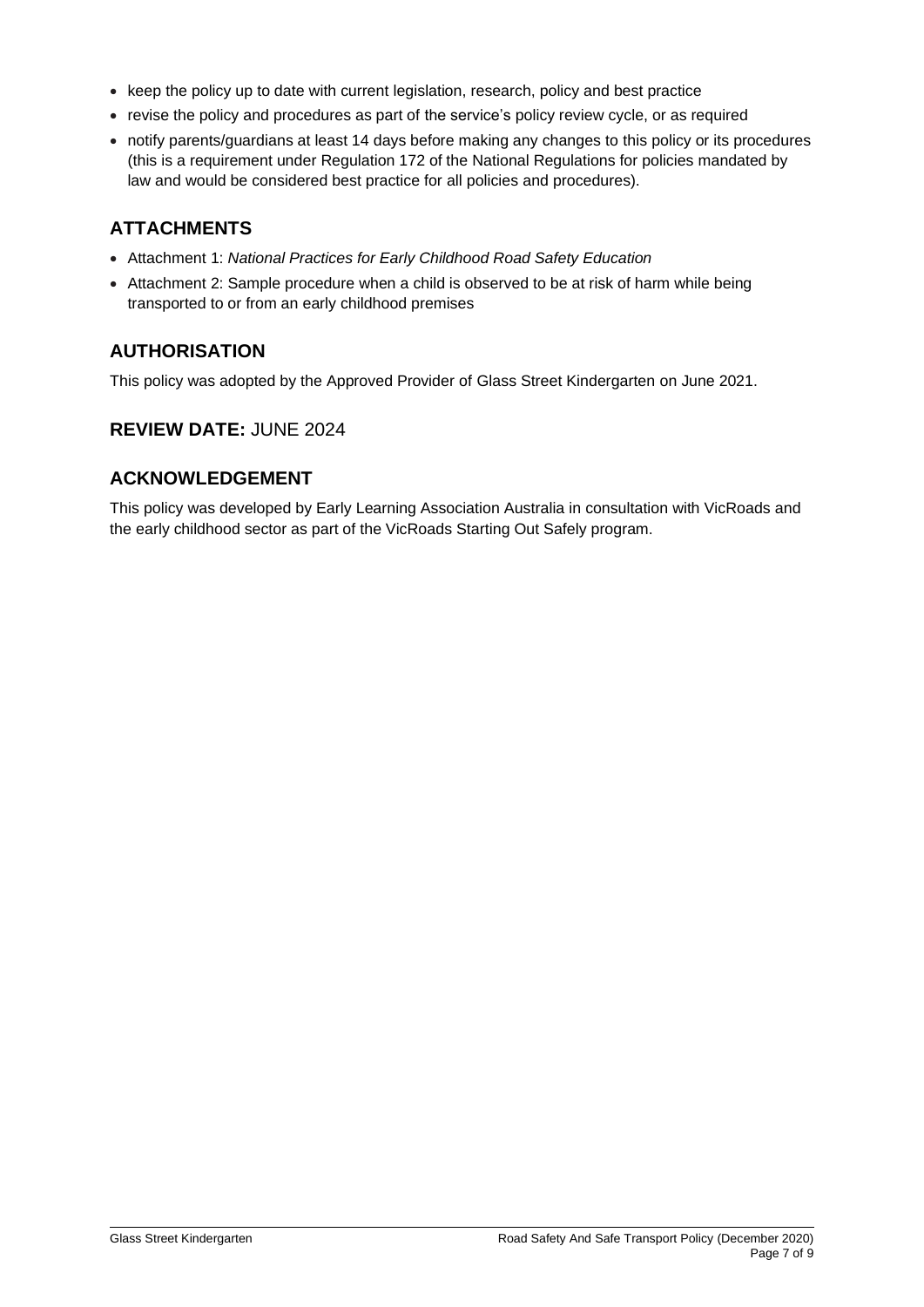# **ATTACHMENT 1 National Practices for Early Childhood Road Safety Education**

The *National Practices for Early Childhood Road Safety Education* have been developed by early childhood education and road safety experts across Australia and New Zealand. The eight national practices are based on research and are aligned with the Early Years Learning Framework.

The national practices guide early childhood educators and policy makers to develop, implement and evaluate evidence-based road safety programs that support children's and families learning about road safety. Refer to:<http://roadsafetyeducation.vic.gov.au/resources/early-childhood.html>

## **The eight national practices are as follows:**

#### **Holistic approaches**

Recognise that children's learning is integrated and interconnected when making curriculum decisions about road safety education.

## **Responsiveness to children**

Deliver road safety education which is responsive to individual children and extends children's strengths, knowledge and interests.

## **Learning through play**

Through play-based learning seek opportunities to address road safety in a way that expands children's thinking and encourages problem solving.

#### **Intentional teaching**

Engage in intentional teaching which extends and expands children's learning about road safety.

#### **Learning environments**

Provide opportunities in the learning environment, including the local community, for safe and meaningful interaction with children, parents and carers about road safety.

## **Cultural competence**

Implement road safety education that is culturally relevant for the diversity of children, their families and the community.

## **Continuity of learning and transitions**

Use the opportunity of transitions, in active partnership with children, families and the local community, for road safety education.

## **Assessment for learning**

Together with children and families, reflect on each child's learning and application of road safety to plan for future learning.